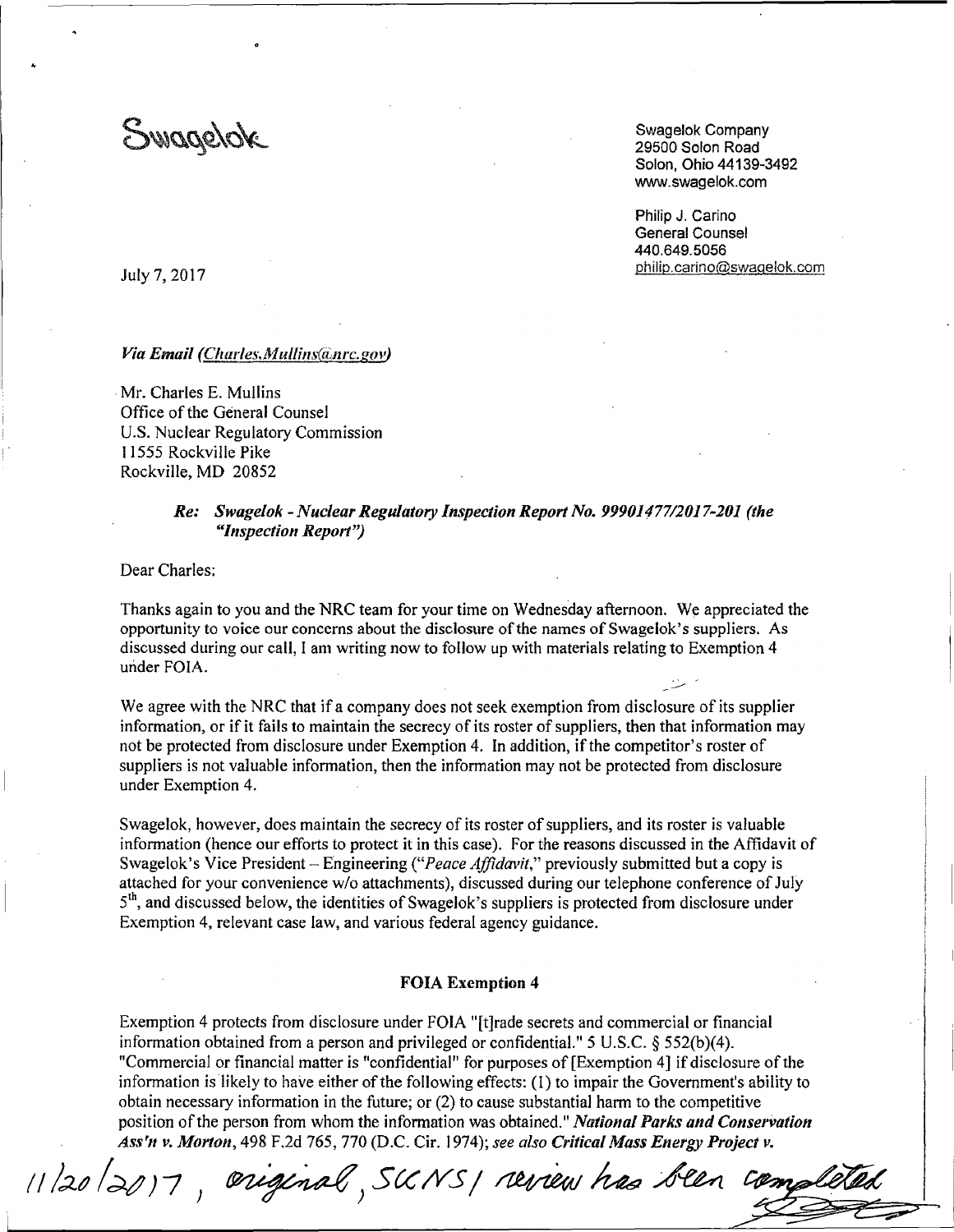Mr. Charles E. Mullins Office of the General Counsel July 7, 2017 Page 2 of 6

*Nuclear Re!(ulatory Commission,* 975 F.2d 871, 880 (D.C. Cir. 1992); *Frasee v. U.S. Forest Service*, 97 F.3d 367, 371 (9th Cir. 1996).

The U.S. Department of Justice has summarized the purpose of Exemption 4 as follows:

"This exemption is intended to protect the interests of both the government and submitters of information. The very existence of Exemption 4 encourages submitters to voluntarily furnish useful commercial or financial information to the government and provides the government with an assurance that required submissions will be reliable. **The exemption also affords protection to those submitters who are required to furnish commercial or financial information to the government by safeguarding them from the competitive disadvantages that could result from disclosure.** The exemption covers two distinct categories of information in federal agency records, (1) trade secrets, and (2) information that is (a) commercial or financial, and (b) obtained from a person, and (c) privileged or confidential."

/

*Department of Justice Guide to 1he Freedom of Information Act* at 267 (emphasis added, footnotes omitted) (https://www.justice.gov/sites/default/files/oip/legacy/2014/07/23/exemption4 0.pdf).

The identities of Swagelok's suppliers falls within the second category identified by the Department of Justice: the information is (a) commercial or financial, and (b) obtained from a person (which is held to include corporations), and (c) privileged or confidential. The supplier identities in the Inspection Report were obtained from Swagelok, so item (b) above is satisfied. In addition, as discussed below, this information is confidential (item c) and is considered "commercial or financial" information (item a). Accordingly, the information is exempt from disclosure in the Inspection Report pursuant to Exemption 4.

#### **Swagelok Supplier Identities are Confidential**

As stated during our call on July 5, 2017, Swagelok does not contend that the identities of Swagelok's suppliers is a complete secret. The identities of materials and component suppliers may be available in telephone books, on the Internet, or through other sources. What is secret, however, is the fact that these particular companies are *suppliers to Swagelok* and, as discussed below, that fact is significant.

Swagelok does not publicly release the identities of suppliers. As stated in the Peace Affidavit, the "Confidential Information is held in confidence by Swagelok, is of a type customarily held in confidence by Swagelok  $\dots$ , and the information was transmitted to the Commission by Swagelok in confidence." *Peace Affidavit* at paragraph 6. "Swagelok does not provide information on its suppliers to other organizations outside Swagelok," and the fact that these companies are suppliers to Swagelok "is not available in public sources." *Id.* at paragraph 7.

Accordingly, the fact that the suppliers identified in the Inspection Report are suppliers to Swagelok is confidential.

 $\mathcal{L}(\mathcal{L}^{\mathcal{L}}_{\mathcal{L}})$  and the contribution of the contribution of the contribution of  $\mathcal{L}^{\mathcal{L}}_{\mathcal{L}}$ 

, . . .  $\mathcal{L} = \mathcal{L} \left( \mathcal{L} \right)$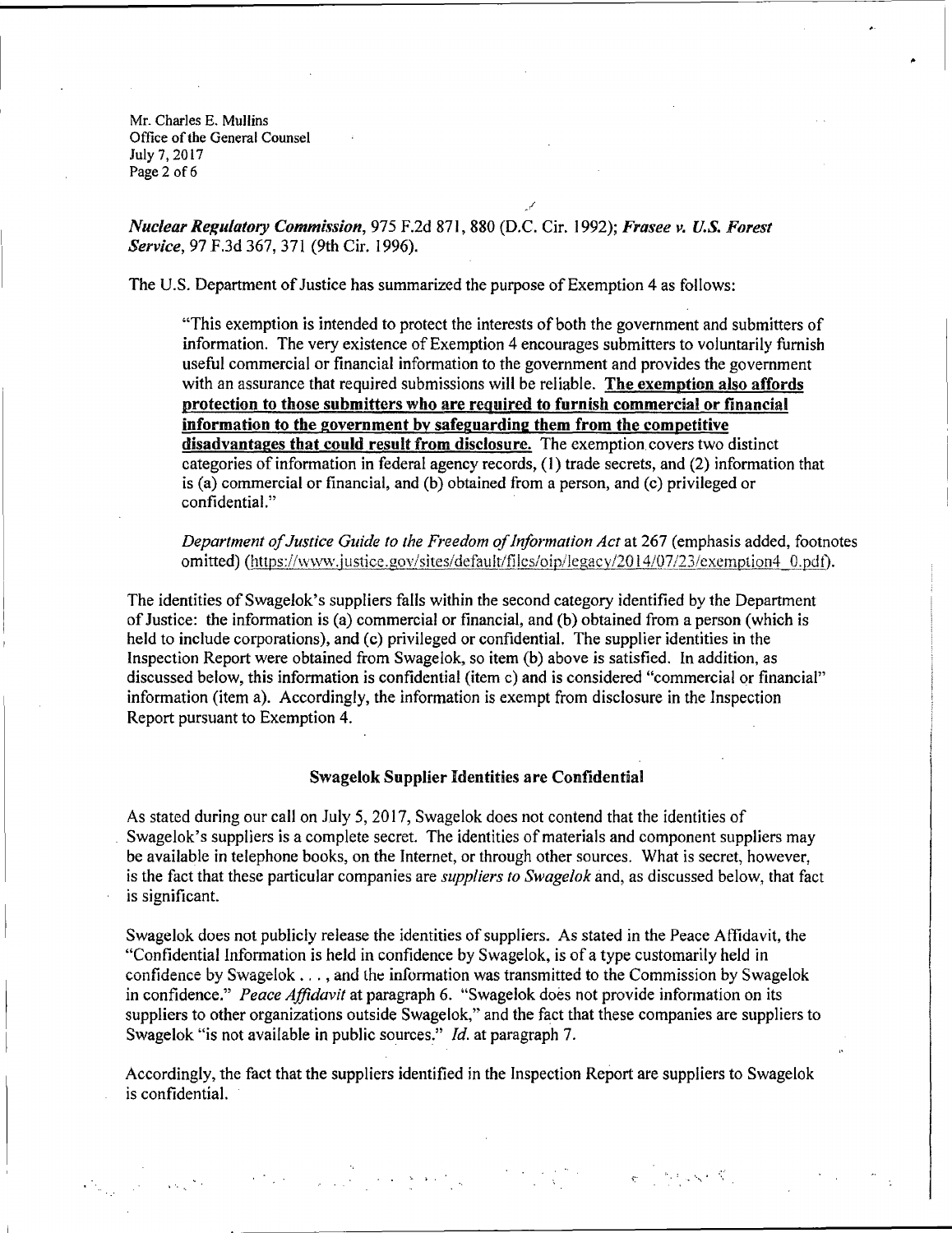Mr. Charles E. Mullins. Office of the General Counsel July 7, 2017 Page 3 of 6

### "Commercial or Financial" Information Includes Supplier Identities

Swagelok maintains the confidentiality of supplier identities, because this information is valuable and gives Swagelok a legitimate commercial advantage. The fact that a particular company is a supplier to Swagelok is significant. While competitors might generally be aware or could learn that these companies supply or could supply the sort of products they provide, the fact that Swagelok purchases from the particular suppliers is telling, because Swagelok products have a reputation of high quality and consistent performance.

This reputation is due in part to the time and effort that Swagelok invests in its supply chain. Competitors know that if Swagelok is using a supplier, then that supplier has been rigorously vetted, has good process capabilities, and is able to produce high-quality, high-performing materials and components. In addition to the significant time, effort, and expense Swagelok spends in identifying capable suppliers. Swagelok further contributes to the abilities of these suppliers through Swagelok's (confidential) exacting requirements and specifications and its technical expertise, which further improve the quality of the supplier's processes, products, and capabilities. This is evidenced by facts discussed in the Peace Affidavit:

"In addition, public disclosure of the Confidential Information is likely to cause substantial harm to the competitive position of Swagelok due to Swagelok's investment of time and money, and the extensive process that Swagelok conducts, to identify, qualify, and develop its suppliers. Disclosing the Confidential Information would allow competitors to free ride on Swagelok's expensive and time-consuming efforts to identify, qualify, and develop its roster of suppliers without the competitors' incurring similar time and expense. In addition Swagelok's suppliers perform specialized operations, including some that utilize Swagelok trade secrets, and releasing the names of the suppliers to the public would provide information on how Swagelok products are processed."

### Peace Affidavit at paragraph 7.

In other words, Suppliers to companies within the nuclear industry are not fungible. Good suppliers, in addition to good design and manufacturing processes, are critical to high quality, high performance end products. The performance and reputation of Swagelok products is due in part to Swagelok's expensive and time-consuming supplier identification and development activities. A failure to redact supplier information from the Inspection Report would allow competitors to benefit from Swagelok's efforts without investing their own time, money, and expertise. The competitors, would gain an unfair head start in developing and improving their own supply chains at Swagelok's expense.

If, instead of spending their own time, money, and effort finding and developing suppliers, competitors could simply free-ride on Swagelok's efforts, then Swagelok would lose the full advantage of its supply chain investments. This would act as an disincentive not only to Swagelok. but also to companies in other product areas and industries that invest in their supply chains because they currently see a commercial benefit to doing so. This does not serve Exemption 4's intent of protecting companies from "competitive disadvantages that could result from disclosure." Department of Justice Guide to the Freedom of Information Act at 267. In addition, by reducing the incentive to invest, such a precedent could thwart the very intent of Exemption 4 by chilling investment and contributing to a lower quality of products (as well as, in some cases, result in less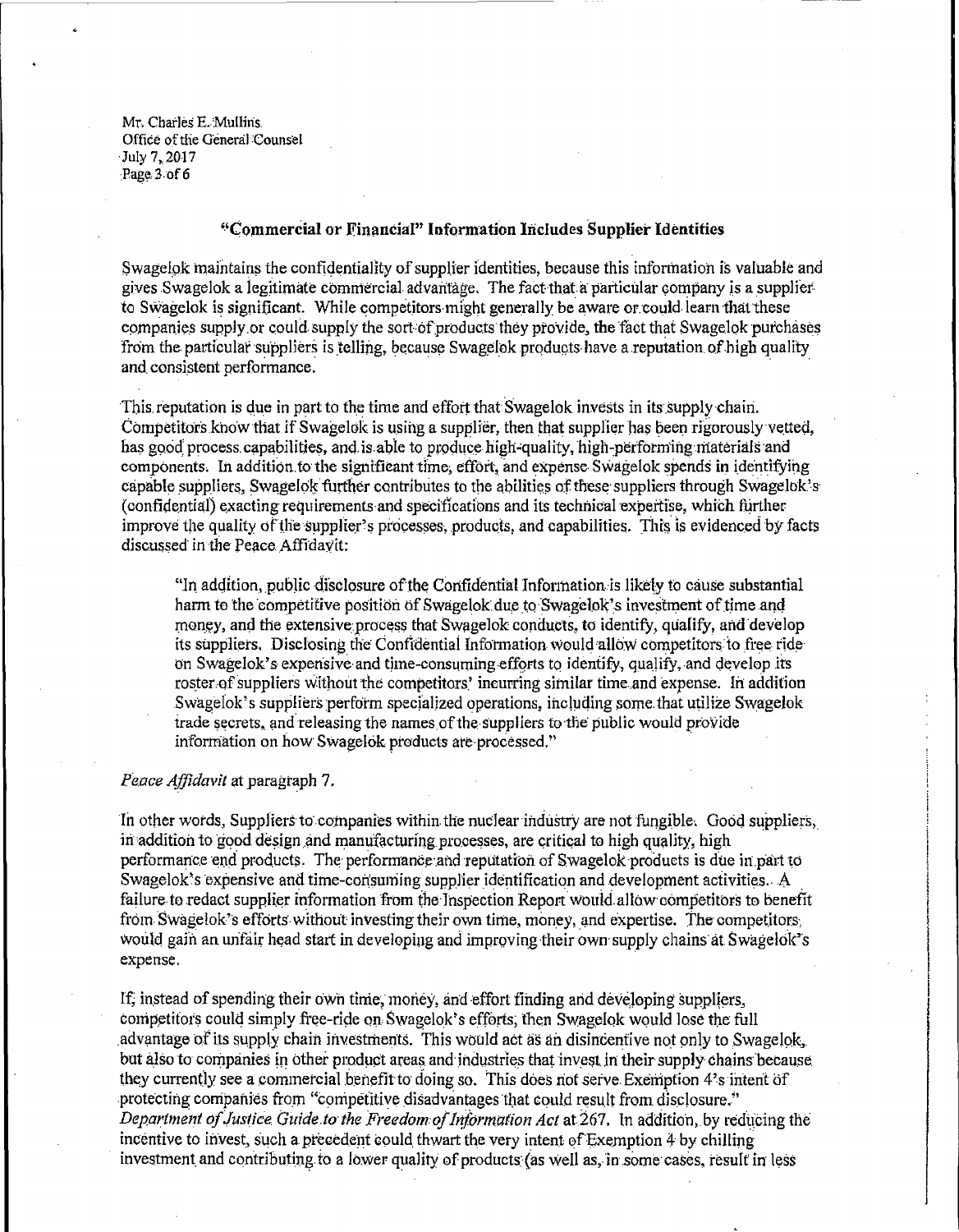Mr. Charles E. Mullins Office of the General Counsel July 7, 2017 Page 4 of 6

transparent disclosures to the government). While this might result in a leveling of the quality of materials, components, and end products that are available – that level would be lower than what is available from the best companies today.

The protection of supplier identities also outweighs any small incremental value in disclosing specific supplier names. Redaction of supplier identities will not materially limit the effectiveness of the public disclosure of the Inspection Report. Readers of the report still will be able to recognize that the NRC had access to and considered the identities and capabilities of a large number of Swagelok suppliers. Readers do not need to know the actual supplier names to understand and appreciate the NRC's thorough work or evaluate the effectiveness of Swagelok's underlying processes. At the same time, protection of supplier identities in cases like this will encourage full disclosure by companies, whether such information is required to be submitted or simply is useful to the government's understanding of a matter.

### RMS Indus. v. Department of Defense

As discussed in the next section below, the protection from disclosure of supplier information under Exemption 4 is well-settled among federal agencies. The supplier information case most often cited by federal agencies and Exemption 4 literature is **RMS Indus**; v. **DOD**, No. C92-1545 (N.D. Cal. Nov. 24, 1992) (copy attached). In that case, RMS filed an action against the Department of Defense alleging that DOD had unlawfully withheld from a FOIA disclosure various information submitted by RMS's competitors. Among the information sought by the FOIA request were the names of suppliers and subcontractors. In defending its decision to withhold supplier information, DOD argued that the disclosure of the identities of suppliers could "destroy relationships with suppliers."

The Court agreed and held that the release of this information "would cause potential harm to the competitive positions" of companies that had disclosed the information to the government and "impair the government's ability to obtain such information in the future." The Court specifically found that "Plaintiffs could use the withheld descriptions and names to undermine the manufacturing capacity of its competitors." The Court concluded that, "In light of the potential adverse effects on competition and the impairment of the government's ability to obtain such information in further, the confidentiality requirement of section  $552(b)(4)$  is satisfied with regard to ... subcontractor names."

The Department of Justice has cited RMS Indus, for the principle that the "names and background of key employees and suppliers" is protected from disclosure by Exemption 4. The Department further noted that "the Courts have little difficulty in regarding information as "commercial or financial" if it relates to business or trade.<sup>35</sup> Department of Justice Guide to the Freedom of Information Act at 267.

# **Federal Agency Guidance Finding That Supplier Identities Fall Within Exemption 4**

The protection from disclosure of supplier information under Exemption 4 is indeed well-settled among federal agencies. While the NRC's FOIA guide does not address supplier information one way or the other, numerous federal agencies have concluded that the identity of suppliers may be exempt from disclosure under the FOIA as confidential commercial information. Agencies with specific written guidance in this regard include the Department of Energy, the Department of Justice,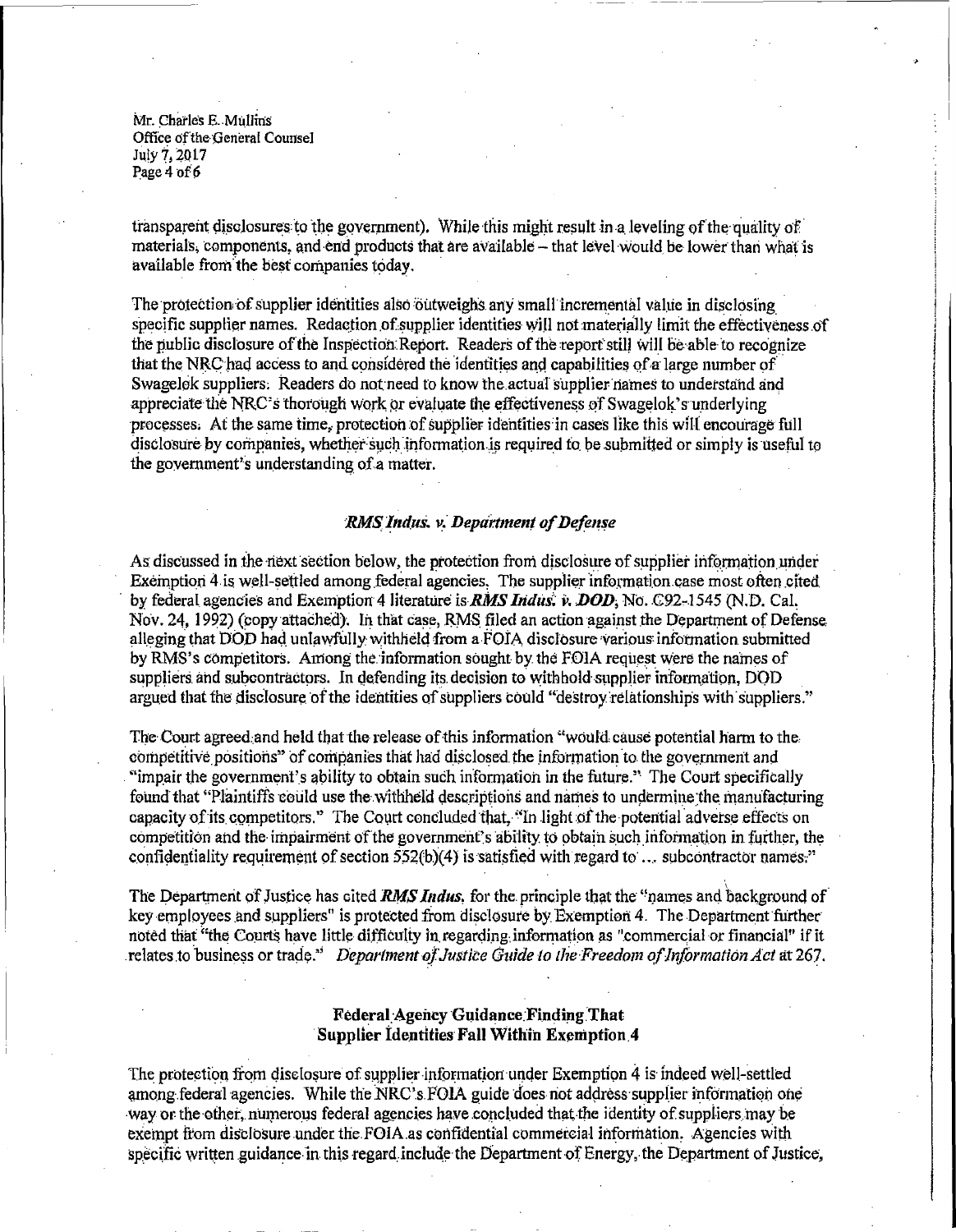Mr. Charles E. Mullins Office of the General Counsel July 7, 2017 Page 5 of 6

'. the General Services Administration, the Food and Drug Administration, the Small Business Administration, and the Department of the Interior. Below are excerpts from various agency materials that provide that supplier information falls with Exemption 4. Emphasis on relevant text is added by underlining below:

**Department of Energy:** 

**"Examples of Exemption 4** OUO **information/documents:** \* \* \* Statistical data and commercial or financial information concerning contract performance, income, profits, losses, and expenditures, if offered and received in confidence from a contractor or potential contractor. **This includes** business sales statistics, research data, technical designs, customer and **supplier lists,** overhead and operating costs, and information on financial conditions."

https://energv.gov/ehss/questions-about-making-ouo-detenninations-ouo-and-foiaexemptions

**•** Department of Justice:

**"Examples of items usually regarded as commercial or financial information**  include: business sales statistics; research data; technical designs; customer and **supplier lists;** profit and loss data; overhead and operating costs; and information on financial condition." ·

https://www.justice.gov/sites/default/files/oip/legacy/2014/07/23/exemption4 0.pdf

- General Services Administration:
	- "c. 5 U.S.C. 552(b)(4); fourth statutory exemption. GSA may withhold commercial or financial records submitted to the Government by a person (e.g., a business), if release of the information would involve a substantial risk of competitive injury to a business which directly or indirectly furnished information to GSA or when release would impair the Government's ability to obtain this information in the future .... **Examples of proprietary business information that may qualify for this exemption include:**  \* \* \*

4. **Non-Federal customer and supplier lists.** 

\* \* \*

**8. Names of consultants and subcontractors."**  https://www.gsa.gov/portal/getMediaData?mediaId=124562

• Food and Drug Administration:

**"The following examples are usually regarded as commercial or financial information [under FOIA Exemption 4): ... customer and supplier lists;"**  https://www.fda.gov/downloads/Drugs/DevelopmentApprovalProcess/SmallBusiness Assistancc/UCM44 I 202.pdf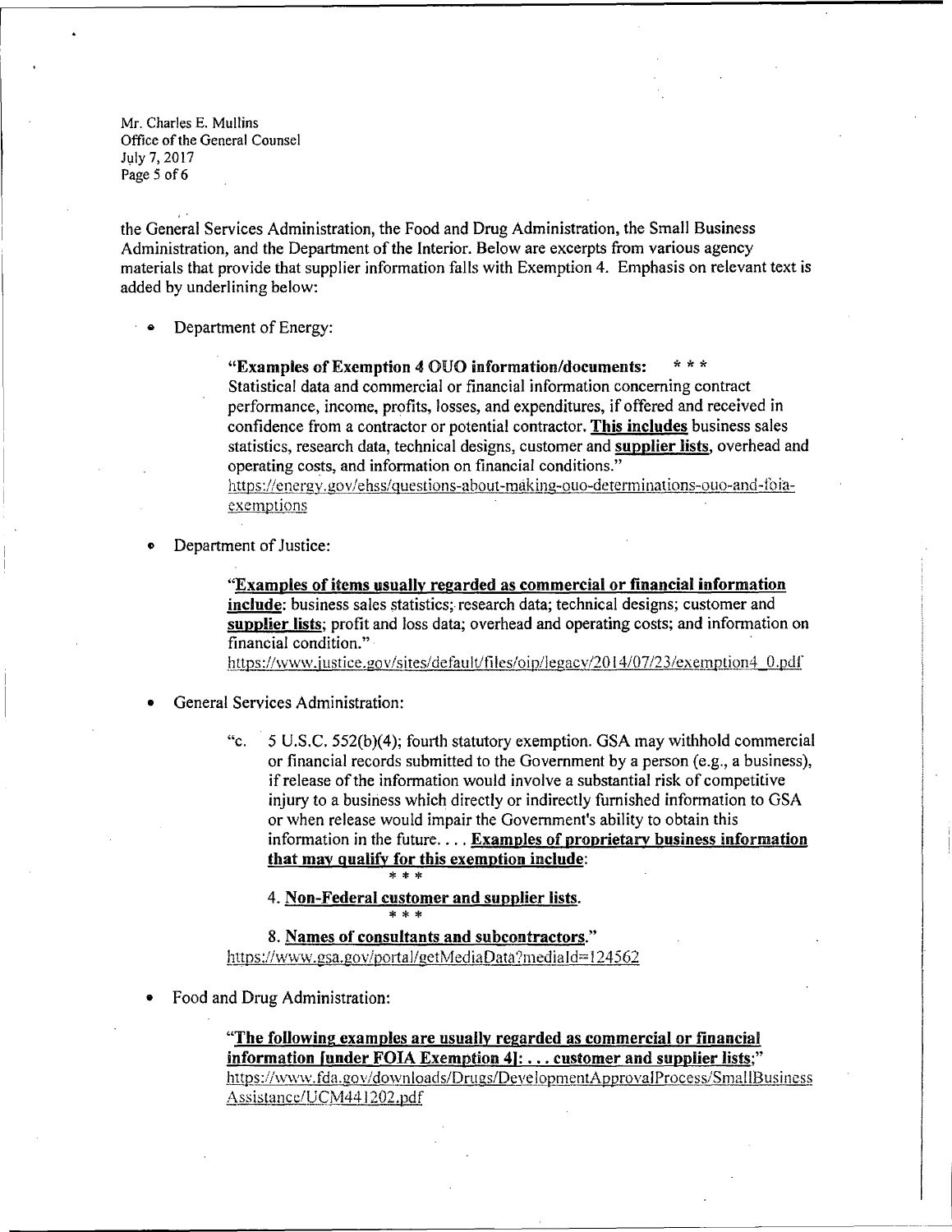Mr. Charles E. Mullins Office of the General Counsel July 7, 2017 Page 6 of 6

Small Business Administration:

**"commercial or financial information"** - **includes** financial statements, research data, overhead and operating costs, customer and **supplier lists,** a https://www.sba.gov/sites/default/files/sops/SOP400331.pdf

**Department of Interior:** 

# **"Examples of exemption 4 records are ... names of consultants, subcontractors, and suppliers"**

https://www.doioig:gov/complaints/FOIA/foia-exemptions-and-exclusions

Our research has not uncovered any contrary agency guidelines suggesting that supplier identities are not exempt from disclosure under Exemption 4.

#### **Conclusion**

Swagelok requests that the NRC publish only a redacted version of the Inspection Report that blocks out the names of Swagelok's suppliers. (On May 4, 2017, Swagelok submitted to the NRC a version of the Inspection Report with supplier names deleted. Swagelok can provide a copy of the Inspection Report for publication that instead blacks out the supplier names, so readers will more clearly see that supplier names were considered.) Swagelok maintains the confidentiality of its roster of suppliers. This roster of suppliers is valuable, because of the reputation of Swagelok's products that result in part from its investment in its supply chain, and the value is maintained only as long as confidentiality is maintained. It is well-settled among federal agencies that supplier identities are protected by Exemption 4. Accordingly, Swagelok requests that, based on the weight of case law and federal agency guidelines, as well as the public policies they serve, supplier identities be redacted from the published Inspection Report.

Very trůly yours,

Philip J. Carino

Enc.

cc: Yamir Diaz-Castillo (Yamir.Diaz-Castillo@nrc.gov) John Burke (John.Burke $(\overline{a})$ nrc.gov) Richard McIntyre (Richard.McIntyre $@$ nrc.gov) Antoinette Sakadales (Antoinette.Sakadales@nrc.gov) Steven Volcansek Nicholas Doljac Brett McGlone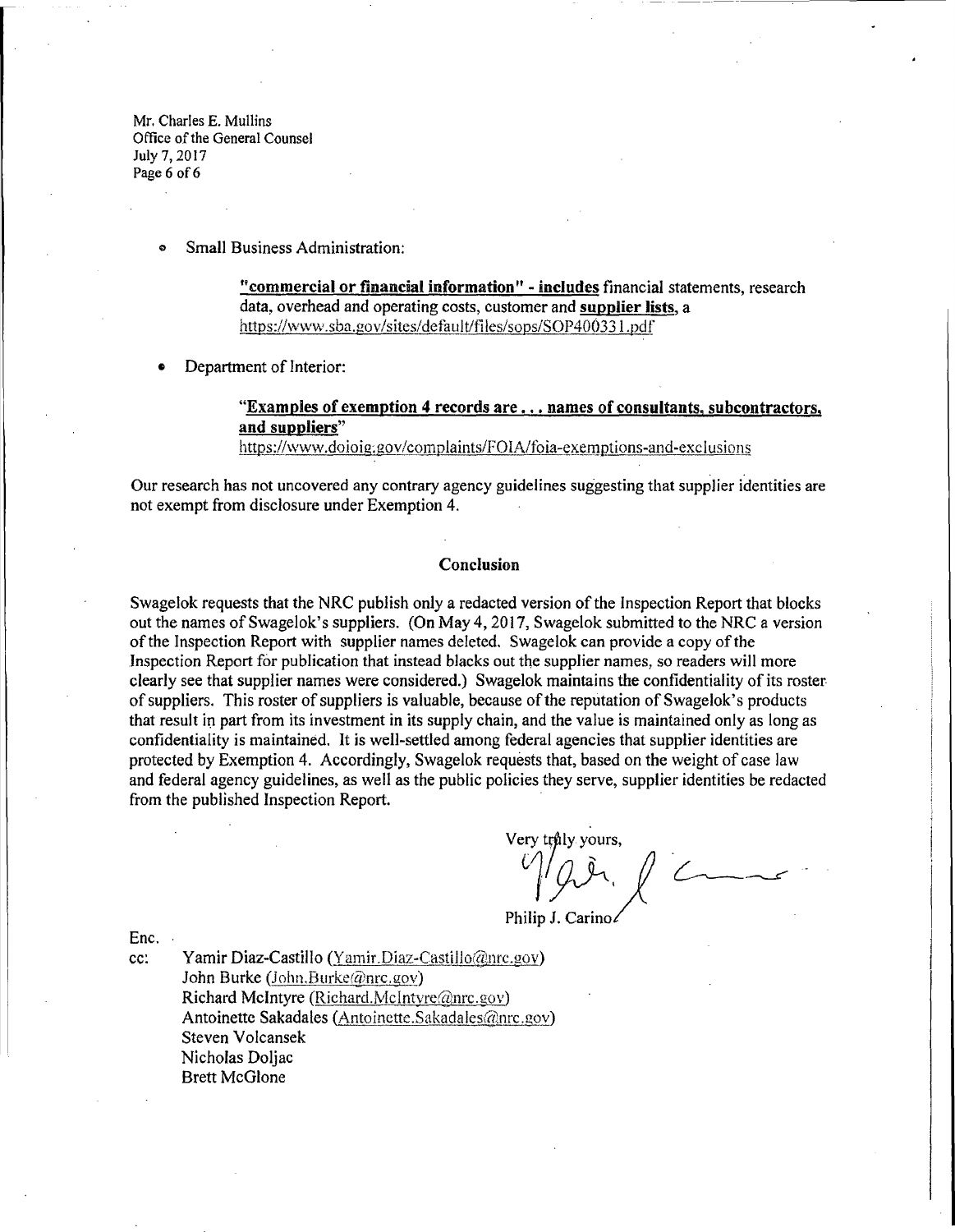Swagelok Confidential Information-

# **Affidavit of David Peace** in connection with Swagelok Company's Nuclear Regulatory Inspection Report No. 99901477/2017-201

I. David Peace being first duly swom according to law, state that, to the best of my knowledge, information, and belief:

- I am over eighteen years of age and am competent to testify herein. Ι.
- I am employed by Swagelok Company ("Swagelok") as Vice President, Engineering. I am  $2.$ authorized to submit this affidavit on behalf of Swagelok.
- This affidavit is submitted pursuant to 10 C.F.R. 2.390(b) in connection with certain 3. information contained in Nuclear Regulatory Inspection Report No. 99901477/2017-201 (the "Report"). Swagelok requests that the information described in paragraphs 4 and 8 below ("Confidential Information") be exempt from disclosure and not be available for inspection and copying at the NRC Web site, at the NRC Public Disclosure Room, or otherwise. The basis for this request is stated in paragraphs 4 through 8 below.

#### The document or part to be withheld  $-$  Section 2.390(b)(1)(ii)(A) 4.

Swagelok requests that the following portions of the Report be withheld.

- a. The identity of Swagelok's suppliers, which is found on the pages of the Report identified in paragraph 8(a) below and highlighted in the attached Exhibit A.
- b. Information related to internal evaluations of deviations which were not reported under 10 CFR Part 21 and are not public record, which is found on the pages of the Report identified in paragraph 8(b) below and highlighted in the attached Exhibit A.

#### $5.$ The official position of the person making the affidavit – Section 2.390(b)(1)(ii)(B)

The affiant is David Peace, Vice President, Engineering of Swagelok, who is an officer of Swagelok and is authorized to make and execute this affidavit on behalf of Swagelok.

#### 6. The basis for proposing that the information be withheld  $-$  Section 2.390(b)(1)(ii)(C)

The Confidential Information constitutes trade secrets and commercial or financial information that is confidential and is therefore protected from disclosure pursuant to Section  $2.390(a)(4)$ . The Confidential Information is held in confidence by Swagelok, is of a type customarily held in confidence by Swagelok for the reasons stated in paragraph 7 below, and the information was transmitted to the Commission by Swagelok in confidence.

SUNSI rureur hors Been, completed, VOL 11/27/17

mL1320 B156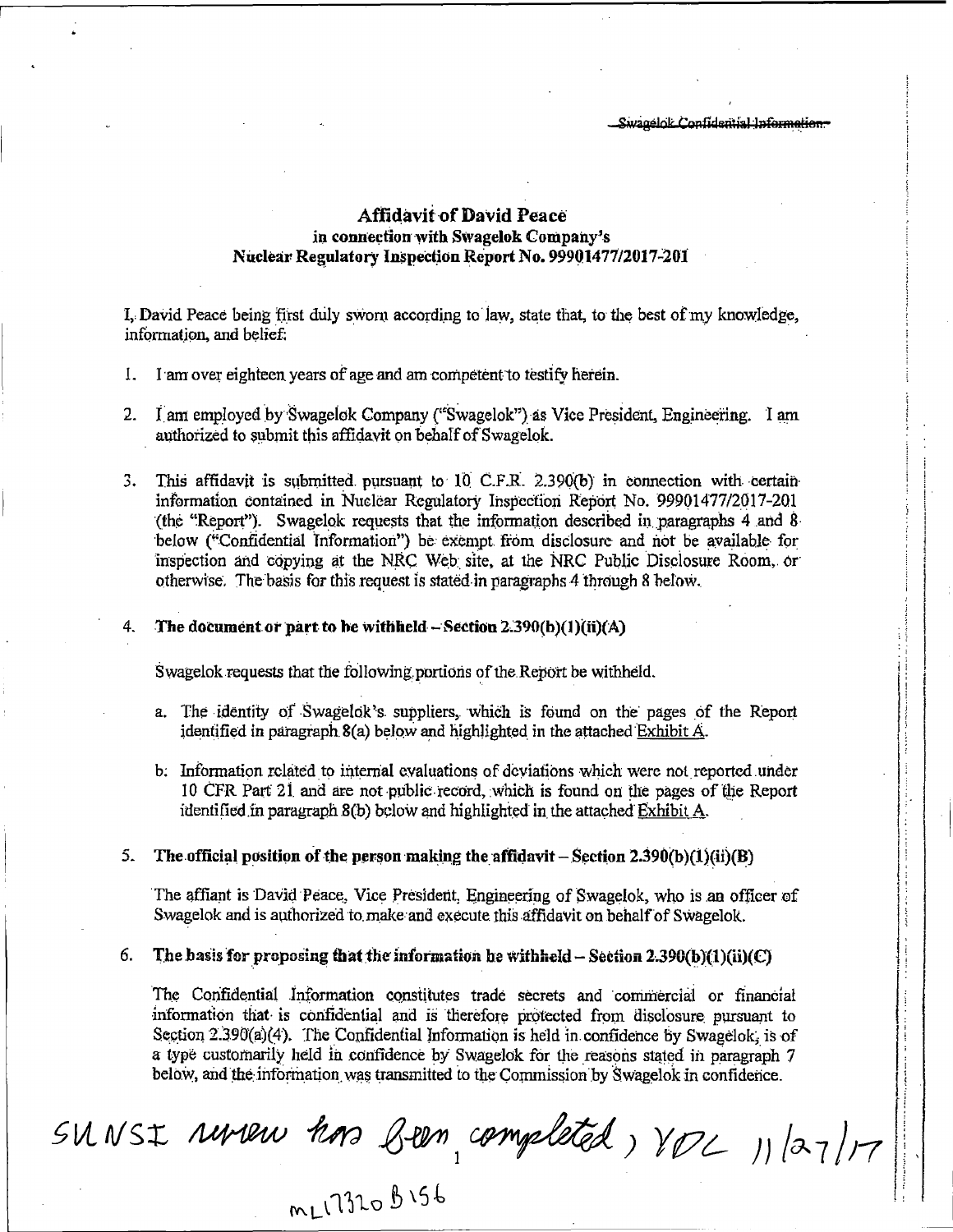#### The harm that would result if the Confidential Information is disclosed to the pubic -7. Section  $2.390(b)(1)(ii)(D)$

The Confidential Information includes the names of Swagelok Company's suppliers and information related to internal evaluations of deviations which were not reported under 10 CFR Part 21 and are not public record. The disclosure of the Confidential Information is necessary for the protection of Swagelok's competitive position. Especially given the limited nature of the Confidential Information, withholding the Confidential Information would not significantly impact an understanding of the Report.

The fact that the particular entities that are part of the Confidential Information are suppliers to Swagelok is not available in public sources. In addition, public disclosure of the Confidential Information is likely to cause substantial harm to the competitive position of Swagelok due to Swagelok's investment of time and money, and the extensive process that Swagelok conducts, to identify, qualify, and develop its suppliers. Disclosing the Confidential Information would allow competitors to free ride on Swagelok's expensive and time-consuming efforts to identify, qualify, and develop its roster of suppliers without the competitors' incurring similar time and expense. In addition Swagelok's suppliers perform specialized operations, including some that utilize Swagelok trade secrets, and releasing the names of the suppliers to the public would provide information on how Swagelok products Swagelok does not provide information on its suppliers to other are processed. organizations outside Swagelok. Accordingly, all names and direct references to suppliers should be redacted as identified in the attached copy of the Report.

The inspection report also lists two 10 CFR Part 21 evaluations. The conclusion of these evaluations were that the circumstances examined did not pose a significant safety hazard. Accordingly, the titles listed in the two investigations should be redacted as identified in the attached copy of the Report (and see paragraph 8(b) below). In addition, the evaluations listed identify a specific supplier and, as stated above, Swagelok's supplier information is confidential and proprietary.

#### The locations in the Report of Confidential Information to be withheld - Section -8. 2.390(b)(1)(ii)(E)

Exhibit A to this Affidavit is provided to identify the Confidential Information Swagelok seeks to reduct. the Confidential Information is visible but highlighted in yellow. Exhibit B to this Affidavit is a copy of the Report with the Confidential Information actually redacted. The requested redactions are described below.

- a. The identity of Swagelok's suppliers, which is found on the following sections of the Report:
	- i. Notice of Nonconformance, paragraph number 1
	- Executive Summary, Supplier Oversight section. 'n.
	- iii. Report Details, Section 1(b) (Supplier Oversight: Observations and Findings) - two instances
	- iv. Report Details, Section 1(c) (Supplier Oversight: Conclusion)
	- v. Attachment, Section 4, (Documents Reviewed: Calibration, Non-Destructive Examination, Inspection and Test Records), fifteenth, twentieth, twenty-first, and twenty-second bullet points

 $\overline{2}$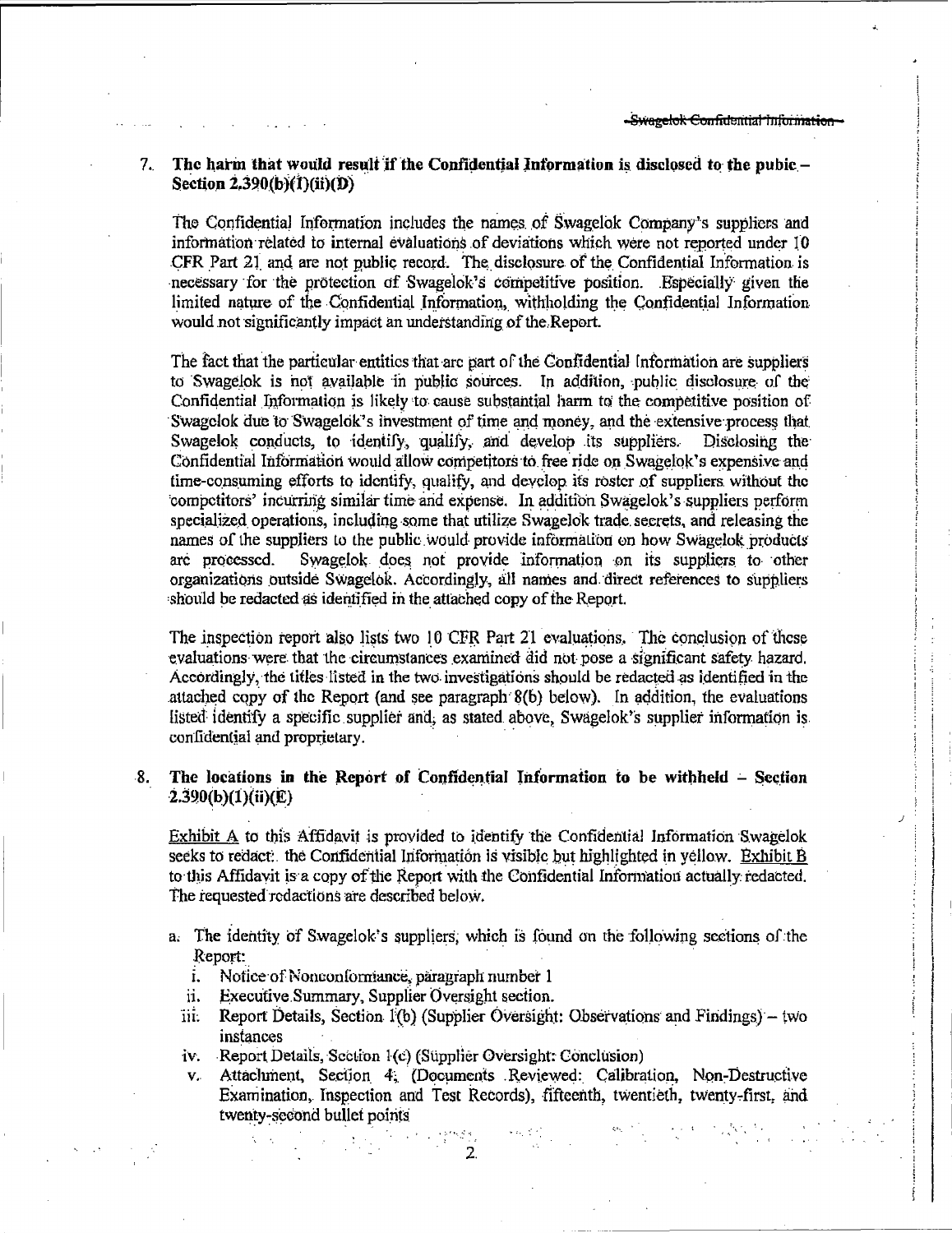- Attachment, Section 4, (Documents Reviewed: Purchase Orders, Audit Reports, and vi. Commercial-Grade Dedication), all except the first bullet point, last seven bullet points, and the ninth to last bullet point
- b. Information related to internal evaluations of deviations which were not reported under 10 CFR Part 21 and are not public record, which is found in Attachment, 10 CFR Part 21 Evaluations, the text within quotation marks in the second and third bullet points
- 9. The information, data, documents and reports identified under this affidavit are true, accurate and complete.

Further affiant sayeth naught.

David Peace

State of Ohio

County of Cuyahoga

Sworn to before me and subscribed in my presence this  $\hat{\mathcal{D}}$  day of May 2017.

λ  $\mathcal{E}$ 

 $\mathcal{E}$ 

SS:

Public



Lori A. Sarver **Resident Summit County Notary Public, State of Ohio** My Commission Expires: 04/13/2020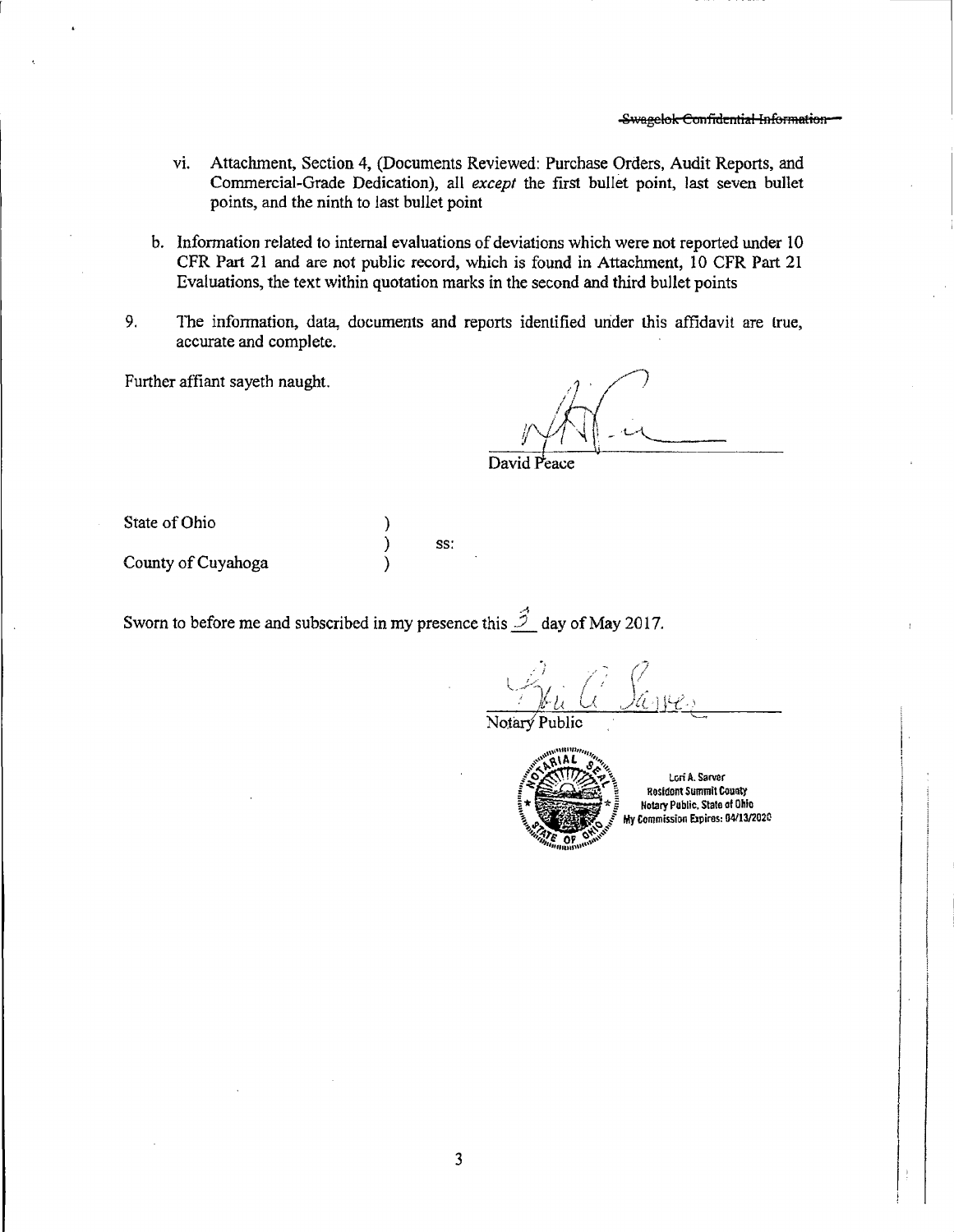RMS Indus. v. DOD

# $\bm{\mathcal{O}}$  Neutral As of: July 6, 2017 1 :29 AM Z

# RMS Indus. v. DOD

United States District Court for the Northern District of California November 24, 1992, Decided; November 24, 1992, Filed No. C-92-1545 MHP

# **Reporter**

1992 U.S. Dist. LEXIS 22916 \*

RMS INDUSTRIES, Plaintiff, vs. DEPARTMENT OF DEFENSE, Defendant.

**Subsequent History:** Costs and fees proceeding at, Motion denied by *RMS Indus. v. Department of Defense, 1993 U.S. Dist. LEXIS 10595 (N.D. Cal., July 27, 1993*)

# **Core Terms**

exemption, bid price, Evaluative, withheld, summary judgment, confidential, pre-decisional, solicitation, deliberative, descriptions, conclusions, Customer, impair, bids, documents, bidders, terms

**Counsel: [\*l]** For RMS Industries, Plaintiff: Richard Neil Snyder, LEAD ATTORNEY, RMS Industries, San Rafael, CA.

For Dept. of Defense, Defense Logistics Agency, Defense Personnel Support Center, Defendants: John Anthony Mendez, William Thomas McGivem, Jr., LEAD ATTORNEYS, U.S. Attorney's Office, San Jose, CA; Paul Thomas Solon, LEAD ATTORNEY, U.S. Attorney's Office, Oakland, CA; Stephen Lewis Schirle, LEAD ATTORNEY, PG&E Law Department, San Francisco, CA.

Judges: MARILYN HALL PATEL, United States District Judge.

**Opinion by: MARILYN HALL PATEL** 

# **Opinion**

# *MEMORANDUM AND ORDER*

Plaintiff RMS Industries filed this action against defendant the United States Department of Defense under the Freedom of Information Act, *5 U.S.C. § 552 (1986),* alleging unlawful exemption of information from disclosure. Plaintiff alleges that the requested but unreleased information does not fall within the exemptions claimed by defendant, namely, *sections 552(b)(4)* and *552(b)(5). FOJA exemptions (b) (4)* and *(b) (5)* apply to confidential financial data and inter and intra-agency correspondence, respectively. The parties crossmove for summary judgment. For the following reasons, the court DENIES in part and GRANTS in part defendant's and plaintiffs cross motions **[\*2]** for summary judgment.

# *BACKGROUND*

This is a claim brought under the Freedom of Information Act ("FOIN'), *5 US.C.* § *552 (1986),*  for the release of all documents related to Department of Defense ("DOD") contract bid solicitation number DLA100-91-R-0366A. The DOD's Defense Personnel Support Center ("DPSC'), Defense Logistics Agency ("DLA"), is responsible for the solicitation of bids and award of contracts for "acquiring, storing and distributing a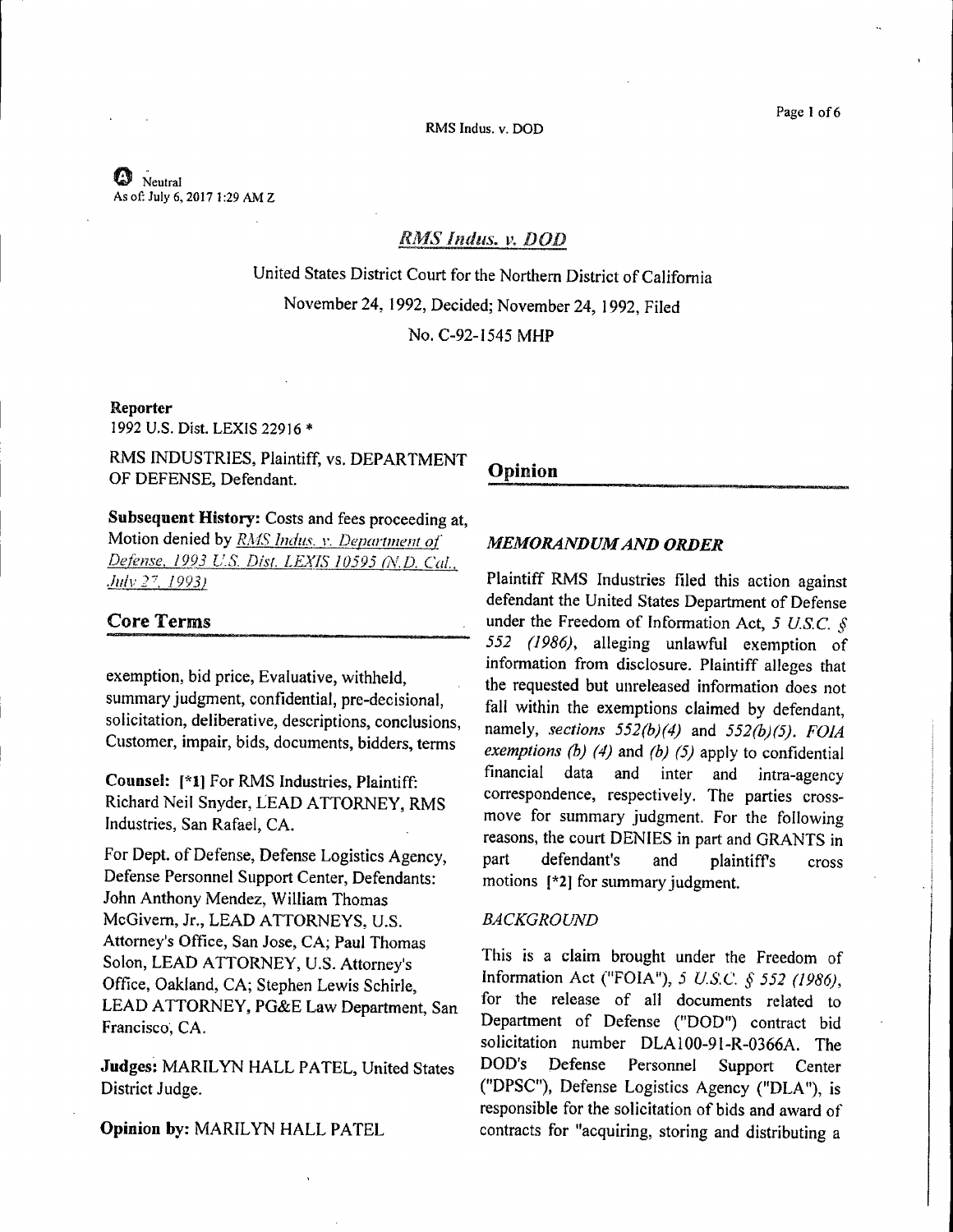#### RMS Indus. v. DOD

wide variety of food, clothing, and medical supplies." Affidavit in Support of Motion for Summary Judgment of Fred Sirota ("Sirota Aff. ") at 1. Solicitation number DLA1-100-91-0366A concerns the acquisition of cold-weather, light weight, glove inserts, and the contract was worth about \$ 300,000. Proposed Pretrial Preparation Order ("Pretrial Order") at 3. Plaintiff was denied the job, and seeks the documents related to the solicitation to support his claim that the award was not made on a competitive basis. *Id.* In response to the DOD's failure to respond formally to the FOIA request, plaintiff filed this action for declaratory and injunctive relief.

Plaintiffs FOIA request by letter, dated December 30, 1991, was received by defendant on January **(\*31** 8, 1992. It requested, all information related to the solicitation of bids and award of contracts for the manufacture of gloves for the DOD. *See* Federal Defendant's Separate List of Exhibits in Support of Motion 'to Dismiss with Prejudice; or, in the Alternative, for Summary Judgment ("Def. Sep. List") at 2. Following the initiation of this lawsuit, defendant formally responded to plaintiffs FOIA request. By letters dated April 23, 1992 and May 4, 1992, the DOD informed plaintiff that it would only provide plaintiff with that requested information which did not fall within the exemptions under *sections 552(b)(4)* and *(b}(5),* exempting confidential financial data and inter and intra-agency predecisional memoranda from disclosure. Affidavit of Linda R. Brooks in Support of Motion for Dismissal and/or Summary Judgment ("Brooks Aff. ") at 2. All non-exempt information was mailed to plaintiff with the above letters. *Id.* It included a competitive range determination, a price negotiation memorandum, a technical evaluation, the technical proposals of the successful offers, and certain pages of those offers. *Id.* 

The DOD did not release certain information related to the solicitation at issue, (\*4] claiming that such was exempt under *sections 552(b)(4)* and *(b)(5).* Information withheld under *exemption 4* was

financial information from the successful bidders that they did not want released to the general public. Sirota Aff. at 2. It included "interim pricing, type and quality of machines owned or leased by the contractor, the names and backgrounds of key technical employees and the identities of suppliers for components.'' *Id.* According to the DOD, this information can be used "to hire away key employees; destroy relationships with suppliers and use interim prices to discover profit margin or other costs." *Id.* According to the DOD, information withheld under *exemption 5* consisted of interagency and intra-agency pre-decisional memoranda that reflected the deliberative process. *Id.* 

The parties cross-move for summary judgment. The plaintiff contends that the information withheld does not fall into *exemptions (b)(4)* and *(b)(5),*  whereas the defendant argues that it does. The issue before this court is whether *FOIA exemptions 4* and *5* were properly invoked to exclude certain documents and information from release.

# *STANDARD OF REVIEW*

Under *Federal Rule of Civil Procedure 56.*  summary judgment [\*5) shall be granted "against a party who fails to make a showing sufficient to establish the existence of at element essential to that party's case, and on which that party will bear the burden of proof at trial . . . since a complete failure of proof concerning an essential element of the nonmoving party's case necessarily renders all other facts immaterial." *Celotex Corp. v. Catrett*, *.r'7* l.:.s. *311, 322-23. /06 S Ct. 25-18. YI L Ed. 2d 265* 112Jff21. *See also. T.* H< *E!ec. Serv. v. Pacific E!ec\_ Comractors Ass'n. 809 F2d 626, 630\_ (9!11*  Cir. 1987) (the nonmoving party may not rely on the pleadings but must present specific facts· creating a genuine issue of material fact); Anderson *v. Liberty Lobby. Inc., 477 U.S. 242, 248, 106 S. Ct.* 2505, 91 L. Ed. 2d 202 (1986) (a dispute about a material fact is genuine "if the evidence is such that a reasonable jury could return a verdict for the nonmoving party").

The court's function, however, is not to make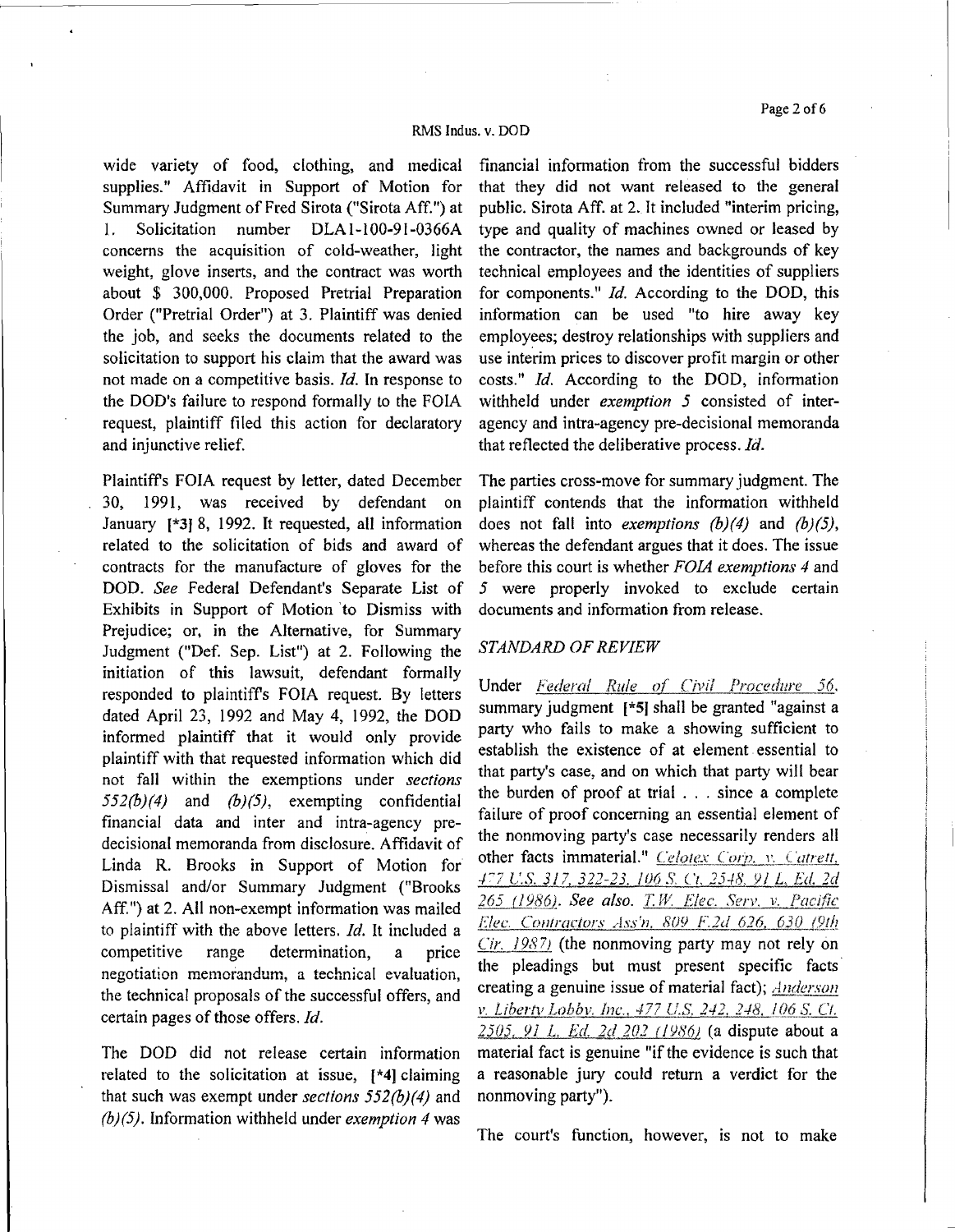#### RMS Indus. v. DOD

credibility determinations. Anderson, 477 *U.S. at*  $249$ . The inferences to be drawn from the facts must be viewed in a light most favorable to the party opposing the motion. *T.W. Elec. Serv.*, 809 *F2dal63!.* .

# *DISCUSSION*

Plaintiff's motion for summary judgment is defective for the following reasons: (I) plaintiff failed, [\*6] to provide proper notice and declarations of factual contentions, in accord with Local Rule 220-7; and (2) plaintiff failed to state accurately what issues are to be decided, as required by Local Rule 220-4. Nevertheless, since the plaintiff is pro se, the court considers plaintiffs summary judgment, along with defendant's, and decides the issue of whether, the DOD properly withheld under *FOJA exemptions 4* and *5* the information requested by RMS.

# *1. Information Properly Exempted under Section 552(b}{4)*

*Section 552(b)(4)* of FOIA creates an exemption for "trade secrets and commercial or financial information obtained from a person and privileged or confidential." *5 US.C. § 552(b)(4).* This exemption applies "to prevent disclosure of (I) trade secrets and commercial or financial information, (2) obtained from a person or by the government, (3) that are privileged or confidential." *Pacific Architects & Eng. v. U.S. Dept. of State,* 906 F.2d 1345. 1347 (9th Cir. 1990). Requirements one through three are "conjunctive." *Id.* (citing *National Parks and Conservation Ass'n v. Morton, :!2lLE1d* <sup>7</sup> *65.* '<it1 *162 U.S\_dJW.· D.C. 223\_(!2£ Cir. 1974)*. Information is "privileged or confidential" under requirement three, if its  $\lceil *7 \rceil$  release will do either of the following: "(1) 'impair the Government's ability to obtain necessary information in the future,' or (2) 'cause potential harm to the competitive position of the person from whom the information was obtained."' *Id.* (quoting *Vational Parks, 498 F. 2d at 770*). **However, the confidentiality requirement** [\*9] is

the *section 552(b)(4)* is only partly supported by the facts and law. *See* Appendix, List of Exemptions. The information withheld by the DOD includes description and quality of equipment, bid prices and terms, names of contacts, customers, key employees, subcontractors, and tech ratings. *See*  Sirota Aff., 1ndex of Documents. This information is all financial because it directly reflects the financial capability of the companies to perform the glove-insert contract, and it was all obtained by the government or the DOD in the bidding and award process. Therefore, the financial-information and government-obtained requirements of *section 552(b)(4)* are met with regard to all the information withheld under this exemption.

However, only some of this information satisfies the confidentiality requirement. The release of the descriptions of equipment and the names [\*8) of contacts, customers, key employees, and subcontractors would cause potential harm to the competitive positions of the successful bidders, and impair the government's ability to obtain such information in the future. Plaintiff could use the withheld descriptions and names to undermine the manufacturing capacity of its competitors. Sirota Aff. at 2-3. Consequently, government contract bidders only submit such information if it will not be released to their competitors. *Id.* In fact, the three successful bidders for the DOD glove-insert contract at issue objected to the release of the above information by letter, after being informed by letter of plaintiffs request. *Id.* at 2. Were the government to release the information containing the machine descriptions and business related names, it would impair its ability to obtain the information in the future. In light of the potential adverse effects on competition and the impairment of the government's ability to obtain such information in the future, the confidentiality requirement of *section 552{h)(4)* is satisfied with regard to the equipment descriptions and employee, customer, and subcontractor names.

In the instant case, the information withheld under not satisfied with regard to the prices, terms and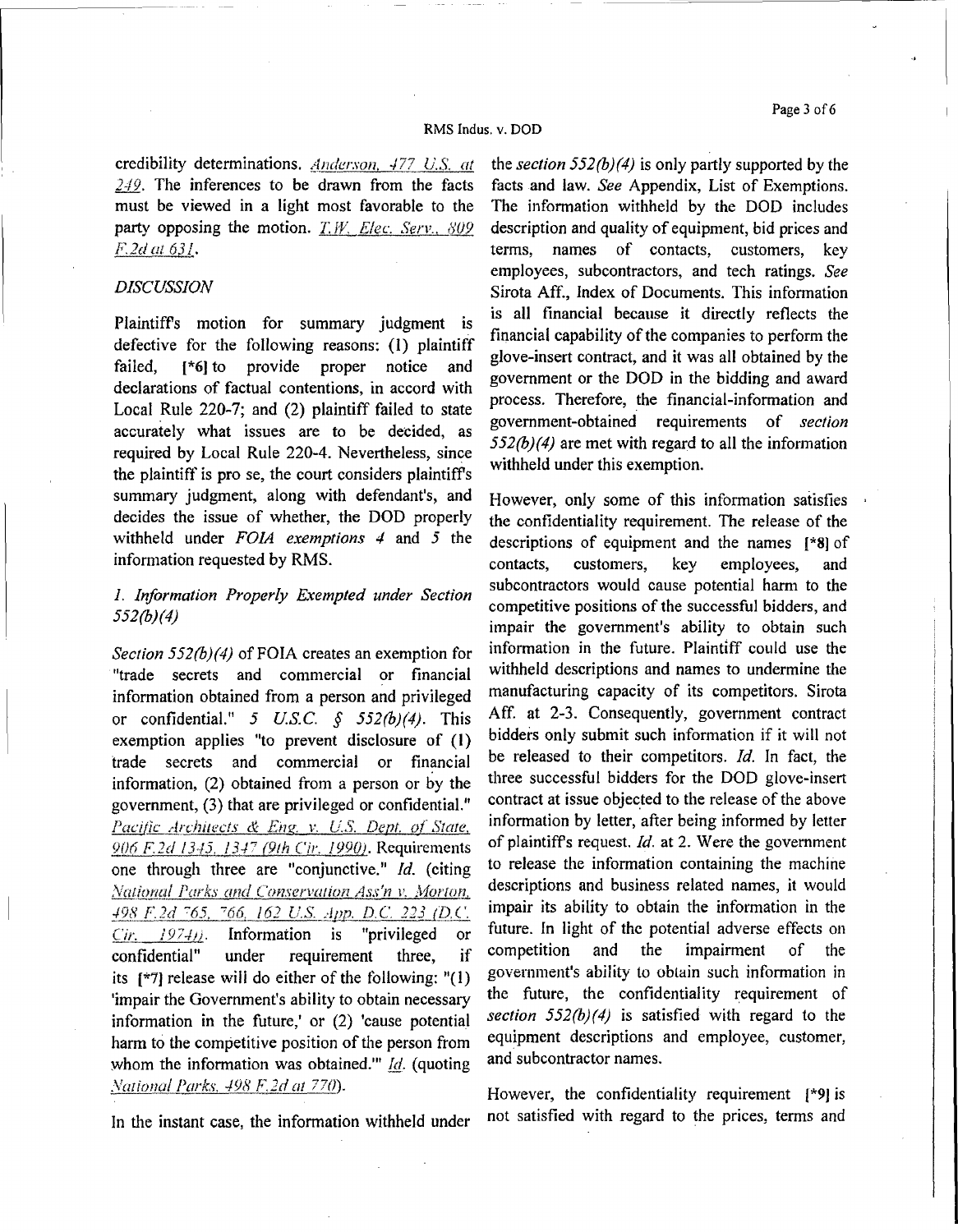Page 4 of 6

#### RMS Indus. v. DOD

conditions contained in the contract bide. The court is unconvinced based on the evidence that the release of contract bid prices, terms and conditions whether interim or final will harm the successful bidders. Certainly, a release will not impair the government's ability to obtain such information in the future, since bids by nature are offers to provide goods and/or services for a price and under certain terms and conditions. Therefore, the defendants properly exercised *552(b}(4)* in withholding the above equipment descriptions and various names, but improperly withheld the bid prices, terms and conditions under this exemption.

# *2. Information Properly Exempted under Section 552 (b)(5)*

FOIA exemption *552(b){5)* provides "inter-agency or intra-agency memorandums or letters which would not be available by law to a party other than an agency in litigation with the agency." *5 US.C. § 552(b)(5).* This exemption protects the deliberative process in government, and a document must be both "pre-decisional" and "deliberative" to qualify for its protection. *Assembly of State of Cal. v. U.S. [kj\_;1. of Commerce, 968 F.2d 916. 920 (9th C'ir. J9Y2J* **(\*10]** (citing *National* Wildlife *Fed'n v. U.S. Forest Service, 861 F.2d 1114, 1117 (9th Cir.* /9h'8)). A document may be considered predecisional if it was "'prepared in order to assist an agency decisionmarker in arriving at his decision." Id. (quoting Renegotiation Board v. Grumman Aircraft Eng'g Corp., 421 U.S. 168, 184, *Y5 S. \_Ct.* L.f.2L.\_.J..f.\_ L. *Ed 2d 57 {1975}). A*  document is deliberative if "'the disclosure of the materials would expose an agency's decisionmaking process in such a way as to discourage candid discussion within the agency and thereby undermine the agency's ability to perform its functions." *Id. at* 921 (quoting Dudman Communications Corp. v. Department of the Air f'<1r!\_~~-8l5 *F.2d* l 0i.QJ. *1568, 2J}L\_C.S\_* App. *D.C.*  364 (D.C. Cir. 1987)).

In this case, the information withheld under *section 552(b)(5)* is for the most part properly characterized as "predecisional" and "deliberative."

*See* Appendix, List of Exemptions. The information withheld under *exemption 5 of the FOIA* includes pre-decisional opinion statements. *See* Sirota Aff., Index of Documents. Such information includes evaluative statements and conclusions. These evaluative statements and conclusions were prepared to assist the DOD in arriving at its award of the glove-insert contracts. **[\*11}** Consequently, they are "predecisional." However, only the evaluative statements, not the conclusions, would expose the agency's decision-making process so as to inhibit candid discussion and thereby impair the DOD from performing its function of soliciting bids and awarding contracts. Consequently, the withheld evaluative statements, not the conclusions, are "deliberative." Therefore, the DOD properly applied *section 552(b)(5)* to the evaluative statements but not the conclusions.

### *CONCLUSION*

Accordingly, this court GRANTS in part and DENIES in part defendant's and plaintiffs motions for summary judgment. *See* Appendix, List of Exemption (a page-by-page enumeration of what was exempted, and whether the facts and law support withholding that information from defendant).

IT IS SO ORDERED.

Dated: NOV 24 1992

*Isl* Marilyn Hall Patel

MARILYN HALL PATEL

United States District Judge

APPENDIX

*List of Exemptions* 

 $\boxplus_{\underline{Go}}$  $\overline{10}$ *wble* J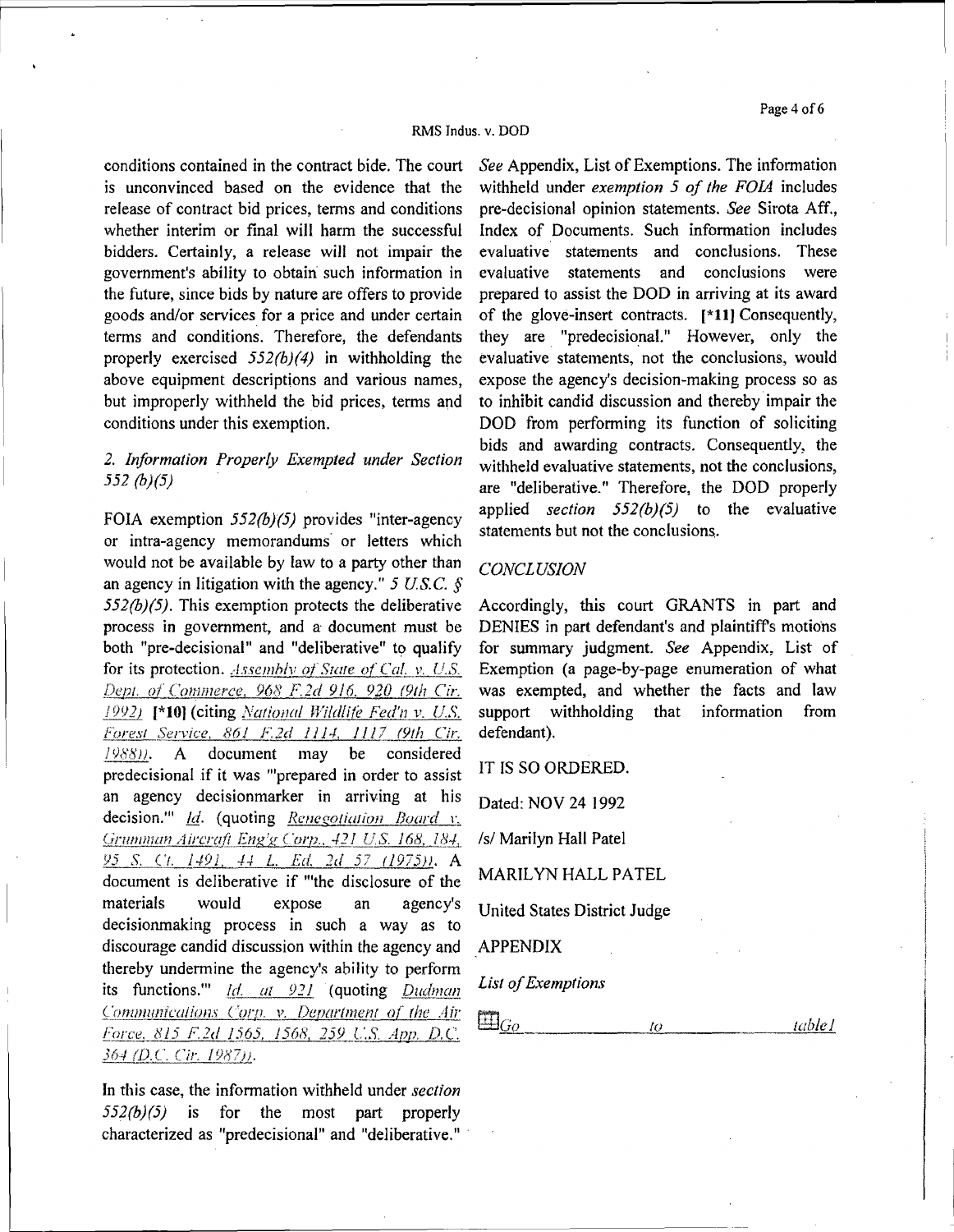Page 5 of 6

# RMS Indus. v. DOD

 $\hat{\mathbf{z}}$ 

# **Table1** (*Return to related document text*)

| Page # | <b>Type of Information</b>   | <b>Exemption</b> | (Un)Supported |
|--------|------------------------------|------------------|---------------|
| 1.     | Bid price, term, etc.        | (b)(4)           | Unsupported   |
| 2.     | Bid price, term, etc.        | (b)(4)           | Unsupported   |
| 8.     | <b>Customer Name</b>         | (b)(4)           | Supported     |
| 9.     | <b>Customer Names</b>        | (b)(4)           | Supported     |
|        | Other Information            | (b)(4)           | Unsupported   |
| 10.    | <b>Customer Names</b>        | (b)(4)           | Supported     |
| 11.    | <b>Employee Names</b>        | (b)(4)           | Supported     |
| 12.    | <b>Employee Names</b>        | (b)(4)           | Supported     |
| 13.    | <b>Employee Name</b>         | (b)(4)           | Supported     |
| 15.    | Bid price, term, etc.        | (b)(4)           | Unsupported   |
| 16.    | Bid price, term, etc.        | (b)(4)           | Unsupported   |
| 18.    | Machine Descriptions         | (b)(4)           | Supported     |
| 19.    | Bid price, term, etc.        | (b)(4)           | Unsupported   |
| 20.    | Bid price, term, etc.        | (b)(4)           | Unsupported   |
| 26.    | Bid price, term, etc.        | (b)(4)           | Unsupported   |
| 27.    | Bid price, term, etc.        | (b)(4)           | Unsupported   |
|        | <b>Evaluative</b> terms      | (b)(5)           | Supported     |
| 28.    | Evaluative statements        | (b)(5)           | Supported     |
| 29.    | <b>Evaluative statements</b> | (b)(5)           | Supported     |
| 30.    | Bid price, term, etc.        | (b)(4)           | Unsupported   |
| 31.    | Bid price, term, etc.        | (b)(4)           | Unsupported   |
|        | Evaluative terms             | (b)(5)           | Supported     |
| 32.    | Machine Description          | (b)(4)           | Unsupported.  |
| 34.    | <b>Evaluative statements</b> | (b)(5)           | Supported     |